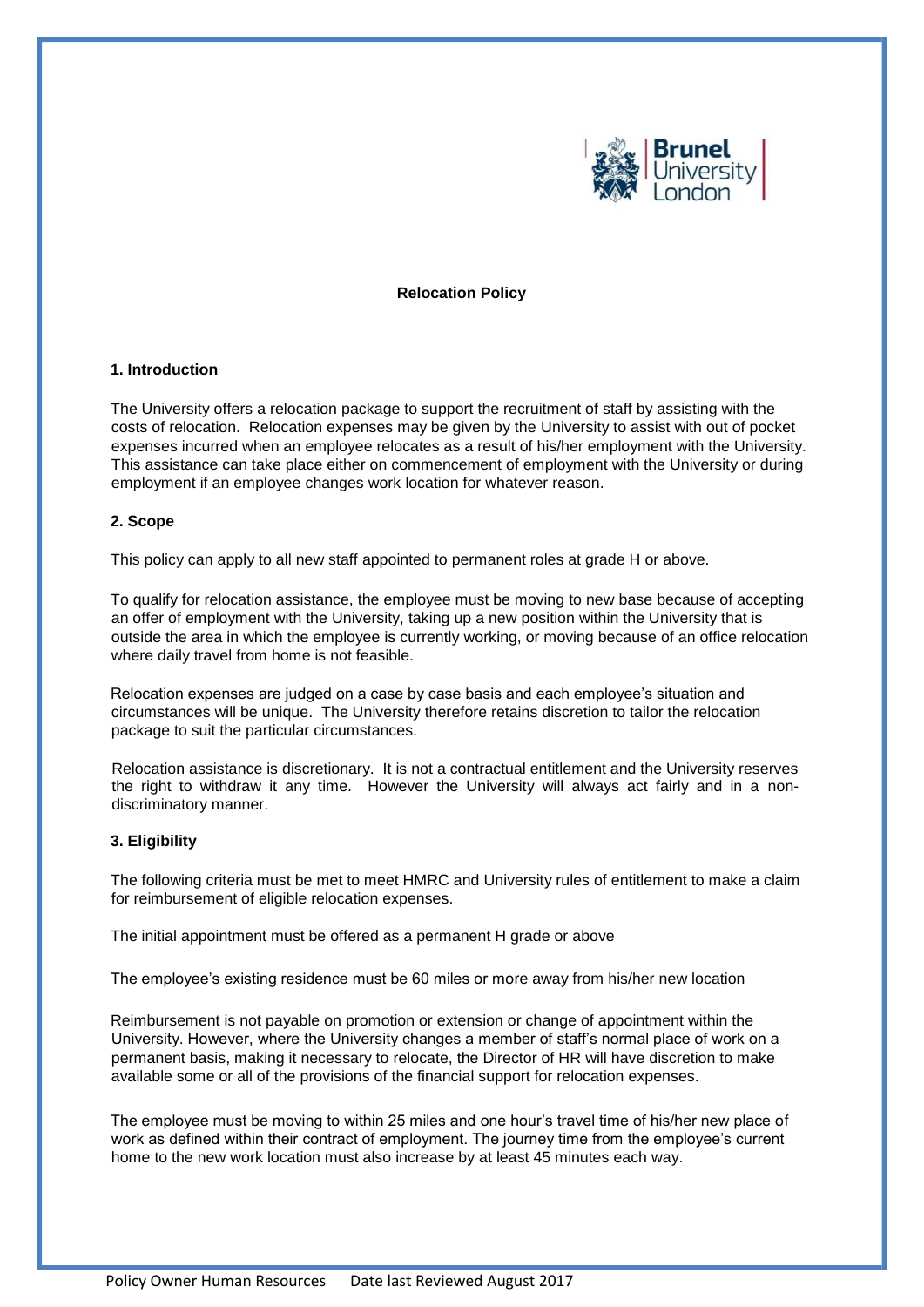The employee must be moving to a permanent residence that will be his/her main residence and this can be either purchased or rented.

# **4. Amount Available**

The maximum level of relocation assistance provided by the University will not exceed two months' gross salary in total. This amount is not a lump sum but can be reimbursed for eligible expenditure as set out below against valid receipts.

Employees are expected to mitigate all expenses involved in their relocation and expenses will only be approved for reimbursement if deemed reasonable.

This policy provides for a contribution to the cost of relocation only and is not intended to meet fully all costs associated with relocation although it may do in some cases.

The financial support set out in paragraphs 5 and 6 is normally payable in respect of the relocation of one employee, but if two new members of staff from the same household are offered appointments at the University and relocate from one jointly-occupied home to another one member of staff may make a claim subject to the limits within this Relocation Policy.

# **5. HMRC Rules**

# **Taxation**

All offers of relocation support are subject to the regulations set by the HMRC. An employee is responsible for any statutory income tax and national insurance liability incurred as a result of receiving relocation expenses.

Provided certain HMRC conditions are met and the new property is the employees' main residence the first £8,000 of any job related relocation expense claim is tax exempt. However, any relocation costs above £8,000 are treated as a taxable benefit.

### Time Limit for claims

To qualify for exemption, the removal expenses must be incurred or the removal benefits provided before the last day of the year of assessment (5 April) following the one in which the employee starts the new job. This day is known as the limitation day. It does not matter when the employee moves to his or her new home.

At the time of being offered relocation assistance, the employee will be advised of the date by which his/her relocation must be completed

(HMRC rules are subject to change so it is advised that you visit [HMRC](https://www.gov.uk/expenses-and-benefits-relocation/whats-exempt)

### **6. Repayment of relocation assistance**

Employees will only be offered relocation assistance if they agree to repay some or all of the amount given by the University in the event that their employment terminates within two years from the date of payment of the relocation expenses. If employment is terminated as a result of redundancy any repayment will be waived. Those offered relocation assistance will be required to sign an agreement to this effect.

The amount to be repaid will be reduced proportionally as follows: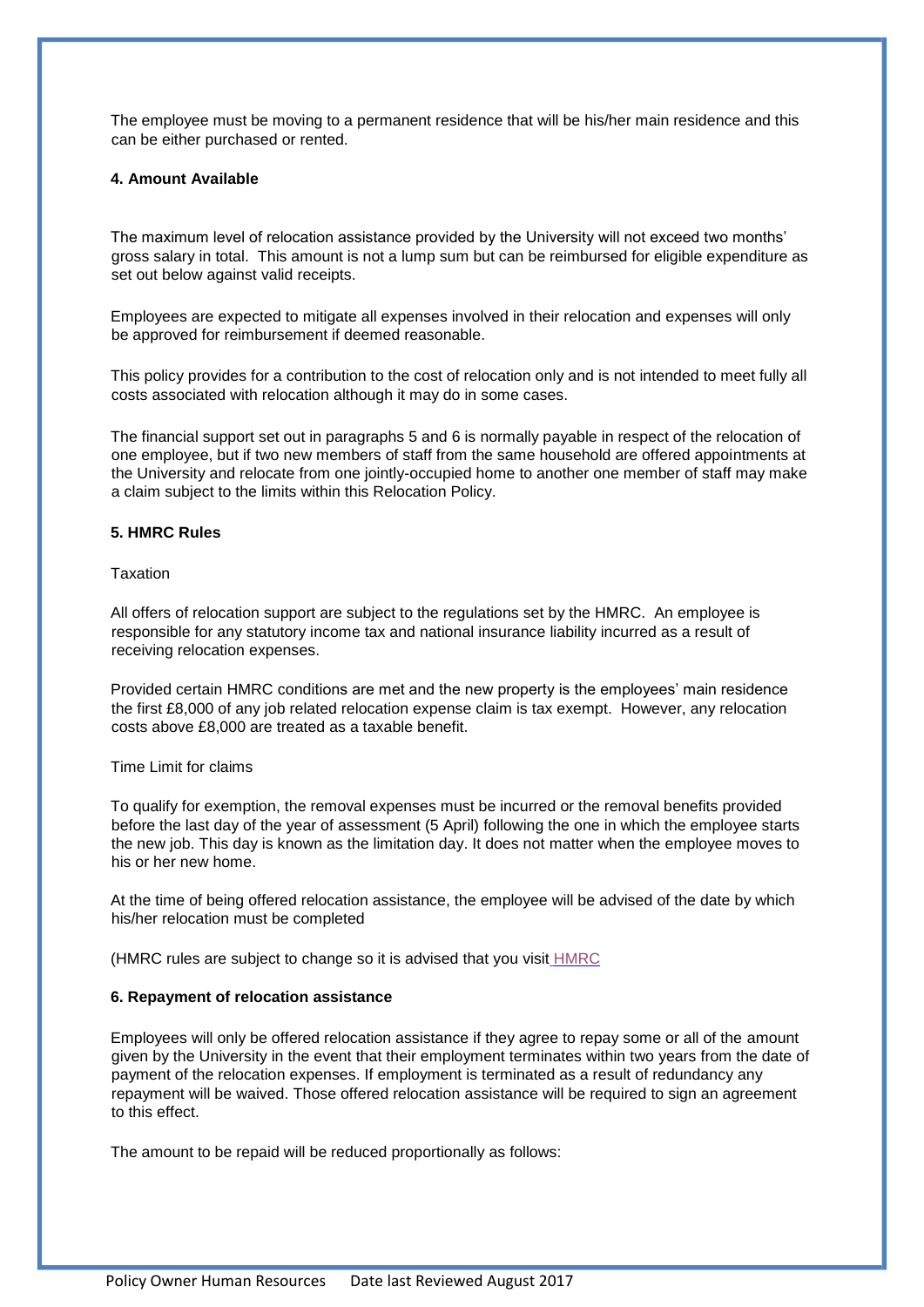Within 1 year of appointment: 100%

More than 1 year but within 2 years: repayment of full amount received, less 1/24th of this amount for each calendar month of service.

In the event that an employee does not relocate, he/she will be asked to repay all or part of any relocation assistance that has been given to them.

On receipt of a resignation letter from an employee who has received reimbursement of relocation expenses, HR will check if the employee will have completed 2 years' service at the point their resignation takes effect. If not, HR will advise the Line Manager that the employee has relocation expenses that are repayable and must be reimbursed to the University. In exceptional circumstances it may be possible to arrange repayment terms and this would need to be agreed with the Payroll Department.

Any outstanding amount may be deducted from an employee's final salary if repayment terms have not been agreed in advance of their last day of employment.

### **7. Expenses that can be claimed**

### **Buying and Selling Property**.

This list is not exhaustive but details the most common types of expenditure which may be claimed. If you are unsure if your expenses will be covered, please contact the Human Resources Operations Team, to seek confirmation.

Removal of household effects, including insurance in transit - three quotations must be obtained and the lowest of these will normally be relied upon.

If the employee chooses not to use a removal firm but to undertake their own move, the cost of hire of a vehicle and associated fuel and insurance costs may be claimed.

Moving domestic pets

Removal of personal effects from office/laboratory, e.g. books.

Temporary storage, including insurance, of furniture if you do not move directly from the old residence to the new for a period of up to 6 months (but temporary storage is not an eligible cost if the employee has no intention of moving the belongings to the new residence).

Solicitors' fees for buying and selling property, including searches, property enquiries and land registry fees.

Mortgage redemption and/or arrangement fees (excluding fees relating to fixed rate loans).

Estate agents' fees, or direct advertising costs if not using the services of an estate agent, for selling property. Surveyors' fees. Stamp Duty (up to a maximum of £2,500).

#### **8. Rented to Rented Accommodation**.

Fees for setting up initial rental agreement (excluding deposits as these cannot be paid).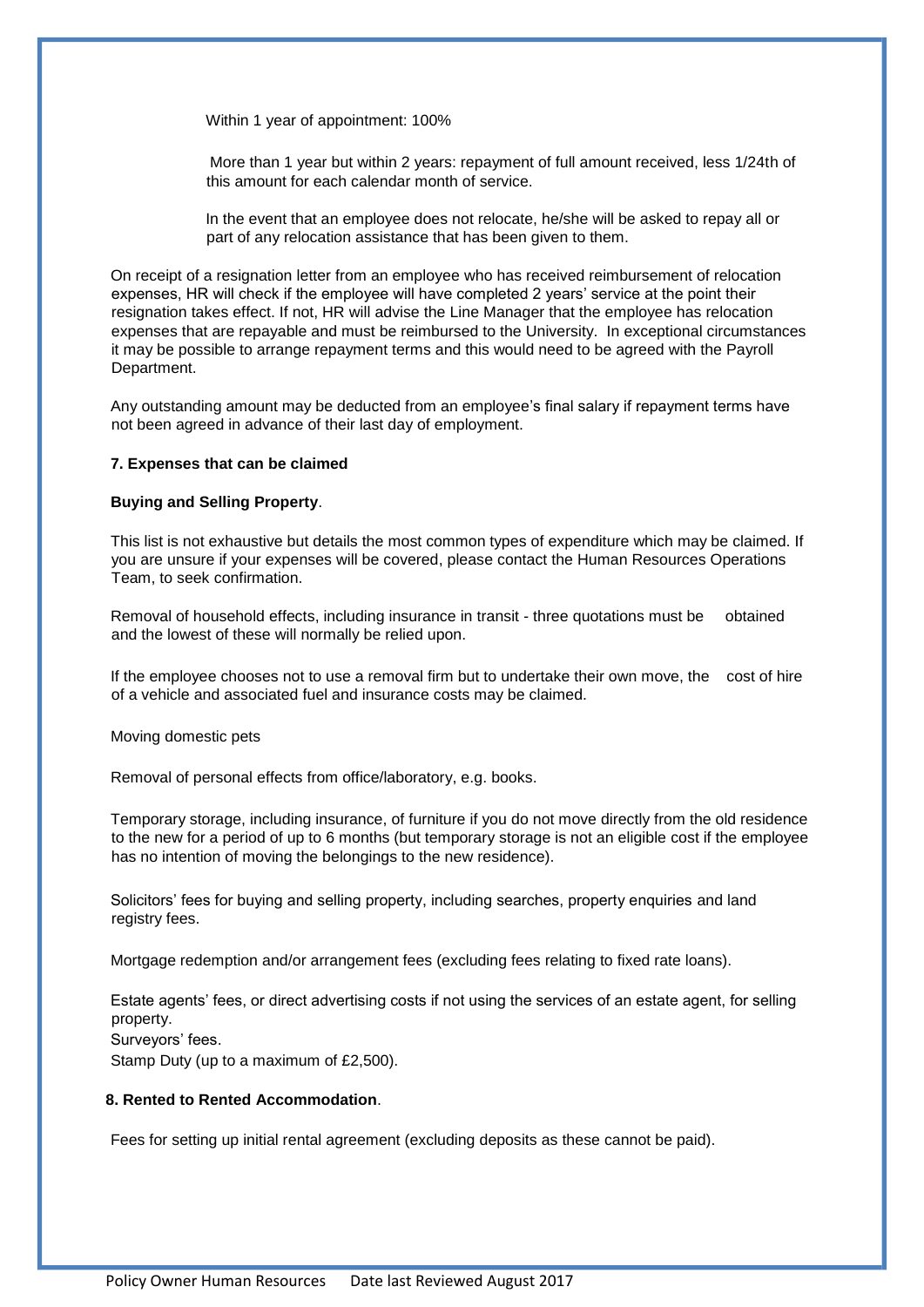Any charges for disconnection/connection of public utilities and white goods serving the existing/new rented property.

Any overlap in rental payments

Removal of household effects, including insurance in transit - **three quotations must be obtained**  and the lowest of these will normally be relied upon.

A contribution towards the cost of carpets and curtains required for the new property (up to a maximum of £1000 including vat).

Temporary storage, including insurance, of furniture if you do not move directly from the old residence to the new for a period of up to 3 months (but temporary storage is not an eligible cost if the employee has no intention of moving the belongings to the new residence).

### **9. Rented to purchased accommodation**

If the employee is living in rented accommodation but intends to purchase a property in the new work location, relocation allowance is limited to the costs reasonably incurred in moving from the rented accommodation as set out above and no contribution will be made towards the purchase of the new property. Property purchase expenses will be paid only where an existing property has been sold. This is because employees should not gain financially as a result of the relocation.

### **10. Temporary accommodation**

In circumstances where the employee has not been able to move to a new permanent property (whether purchased or rented) by the time of starting work in the new work location, the organisation will give consideration to the reimbursement of the costs of temporary hotel, bed and breakfast or rental accommodation. Temporary hotel or bed and breakfast accommodation will be allowed up to a maximum of 6 weeks and a maximum cost of £65 per night including VAT. Temporary rental accommodation will be allowed up to a maximum of three months and a maximum cost of £1,100 per month including VAT. Any contract for temporary rented accommodation should be direct with the landlord, not via Brunel. To extend beyond these limits, the employee must obtain prior agreement from his/her line manager.

If the employee is renting out his/her existing property before or while trying to sell it, any rent received on the rented out property must be offset against the cost of temporary accommodation. The difference only will be covered by the relocation allowance.

#### **11. Travel expenses**

If the employee is travelling from his/her existing property to the new work location, rather than staying in temporary accommodation, prior to relocating, the mileage can be claimed from the relocation allowance and will be paid at normal rates. Likewise, if the work move is after the home move, mileage can be claimed at normal rates from the relocation allowance for travelling between the new property and the old work location. Until relocation has been completed, mileage can also be claimed at normal rates from the relocation allowance for the cost of travelling between the temporary accommodation and the property being sold for up to one year.

Mileage from temporary accommodation to the new work location is not eligible for reimbursement.